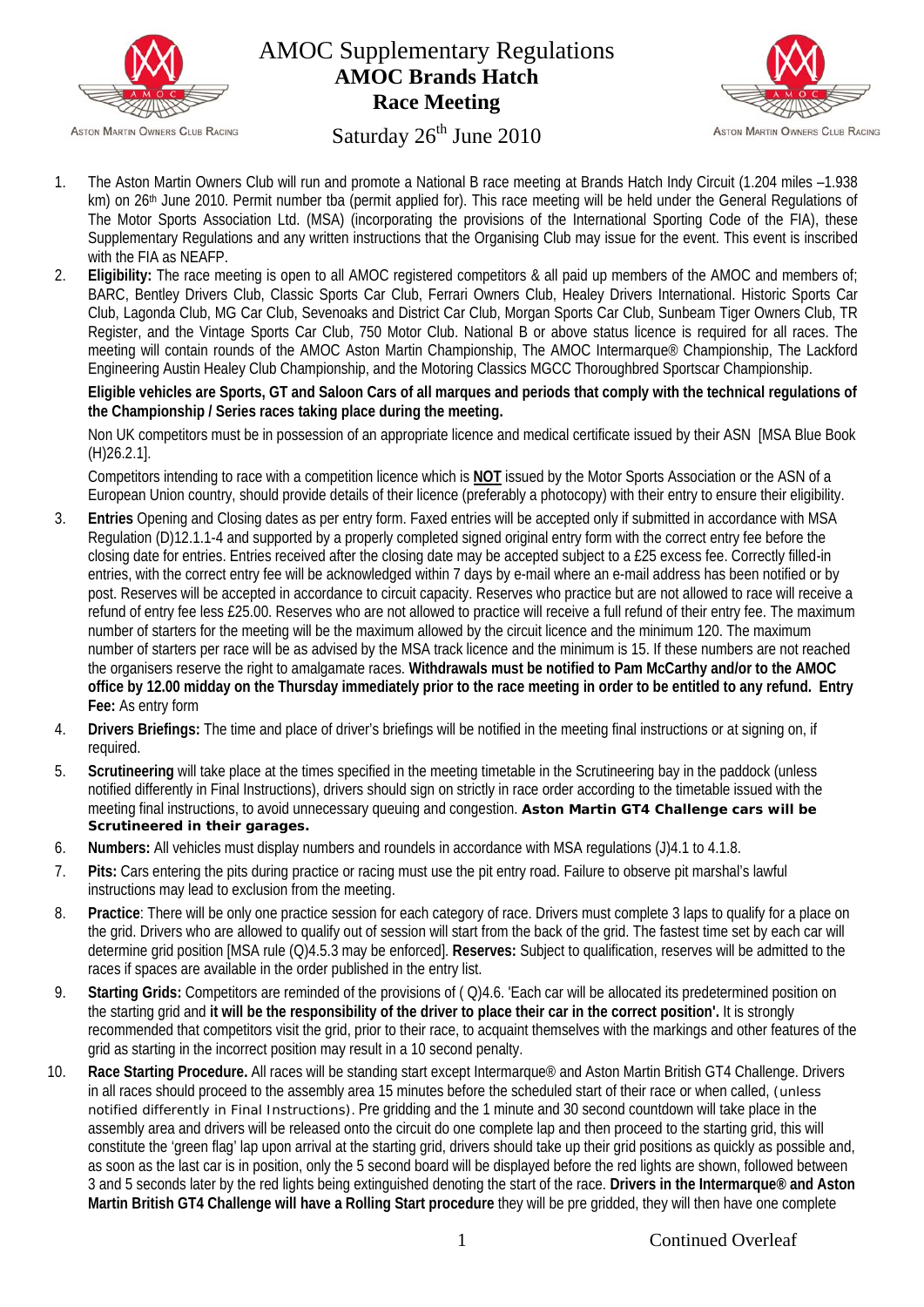lap as their formation lap and form up on the starting grid. When the last car is in position, there will be a 5 second board shown followed by a green flag. The cars will then be led round for another lap behind a pace car and will form up into their 2 x 2 grid positions. The pace car will then turn into the pit lane and **cars must then hold their position and speed**. As the front row of the grid approaches the start line, the red lights will be extinguished, denoting the start of the race but there is **no overtaking or changing of direction for any cars prior to crossing the start line**. Should the red lights remain on, the start is aborted and cars should complete the lap and return to the starting grid. PRACTICE STARTS/WEAVING: Drivers indulging in practice starts or excessive weaving during the warm up/green flag laps will render themselves liable to exclusion as both actions are expressly forbidden. Should any race be 'red flagged', notwithstanding the provisions of (Q)5.4.1-3, it may be restarted, at the discretion of the Clerk of the Course and if time permits, for the remaining scheduled distance. Only cars running at competitive racing speed, when the red flag is displayed, will be allowed to take part in the restarted race and 'parc ferme' conditions will apply between the red flag being shown and the start of the restarted race. The grid for the restarted race will be the order in which the cars passed the finish line at the end of the lap preceding the lap on which the red flag was shown and the result of the race will be the order in which the cars cross the finish line when the chequered flag is shown at the conclusion of the restarted race. If there is any variation to the start procedure this will be announced at a drivers briefing. On some occasions pre gridding for some groups may take place in the pit lane, if this is the case it will be notified in the final instructions

- 11. **Pit garage allocation. Garage allocation will be notified in the meeting final instructions. If you require a garage please book using the form accompanying these regulations.. Pit Wall & Grid Safety.** Entrants must confine team members using pit wall to a maximum of two personnel per competing car and advise all personnel to follow pit marshal's instructions without argument. The pit wall must be clear of all personnel for all race starts. No personnel allowed on grid.
- 12. **Paddock Parking.** Please give consideration for your fellow competitors by not using unnecessary space
- 13. **Judges,** who will be deemed to be judges of fact, will be appointed to adjudicate on false/jumped starts, finishing order, crossing a penalty line and disobeying flag signals. The chief scrutineer and members of the technical commision are judges of fact regarding vehicle eligibility (C)3. The Environmental scrutineer and noise meter operatives are Judges of fact regarding noise.
- 14. **Awards:** 1st 2nd and 3rd overall will be awarded in the pit lane. Class winners and other class awards are available from race administration from 30 minutes after the race has ended. Trophies that aren't collected at the meeting are forfeit. There is a maximum of one trophy per driver per race so for example if second overall is also a class winner there will be no class winner trophy.
- 15. **Silencing.** All cars must be fitted with a silencer and comply with MSA (J)5.18.1-11 and their championship or series Regulations.
- 16. **Nominated drivers**: Driver nominations may be deferred but under no circumstances may a driver compete without signing the appropriate indemnity declaration. MSA regulation (D)13.1.
- 17. **The Organisers** reserve the right to postpone, abandon or cancel the meeting or any part thereof. In the event of postponement, abandonment or cancellation, the Organisers and promoters will not be liable for any loss or expense incurred by entrants or drivers

| -18. | Officials of the Meeting: | Jim Keenan<br>Brian Gilbart-Smith<br>John Hutchison | – Clerk of the Course<br>– Chief Scrutineer<br>- Secretary of the Meeting |
|------|---------------------------|-----------------------------------------------------|---------------------------------------------------------------------------|
|      |                           | Other officials TBA                                 |                                                                           |

- 19. **Race results:** will be based on finishing order determined by the Chief Timekeeper and/or judges of fact.
- 20. **Results:** Provisional results will be available from Race Administration as soon as practical after each practice or race.
- 21. **Protests:** must be made in accordance with MSA regulations (C)5.
- 22. **These regulations should be read in conjunction with your championship / series regulations, the race meeting entry form and the AMOC Health and Safety notes (All available from the AMOC Office). Final instructions will be issued approximately two weeks before a race meeting with race meeting and circuit specific instructions and information which you MUST read**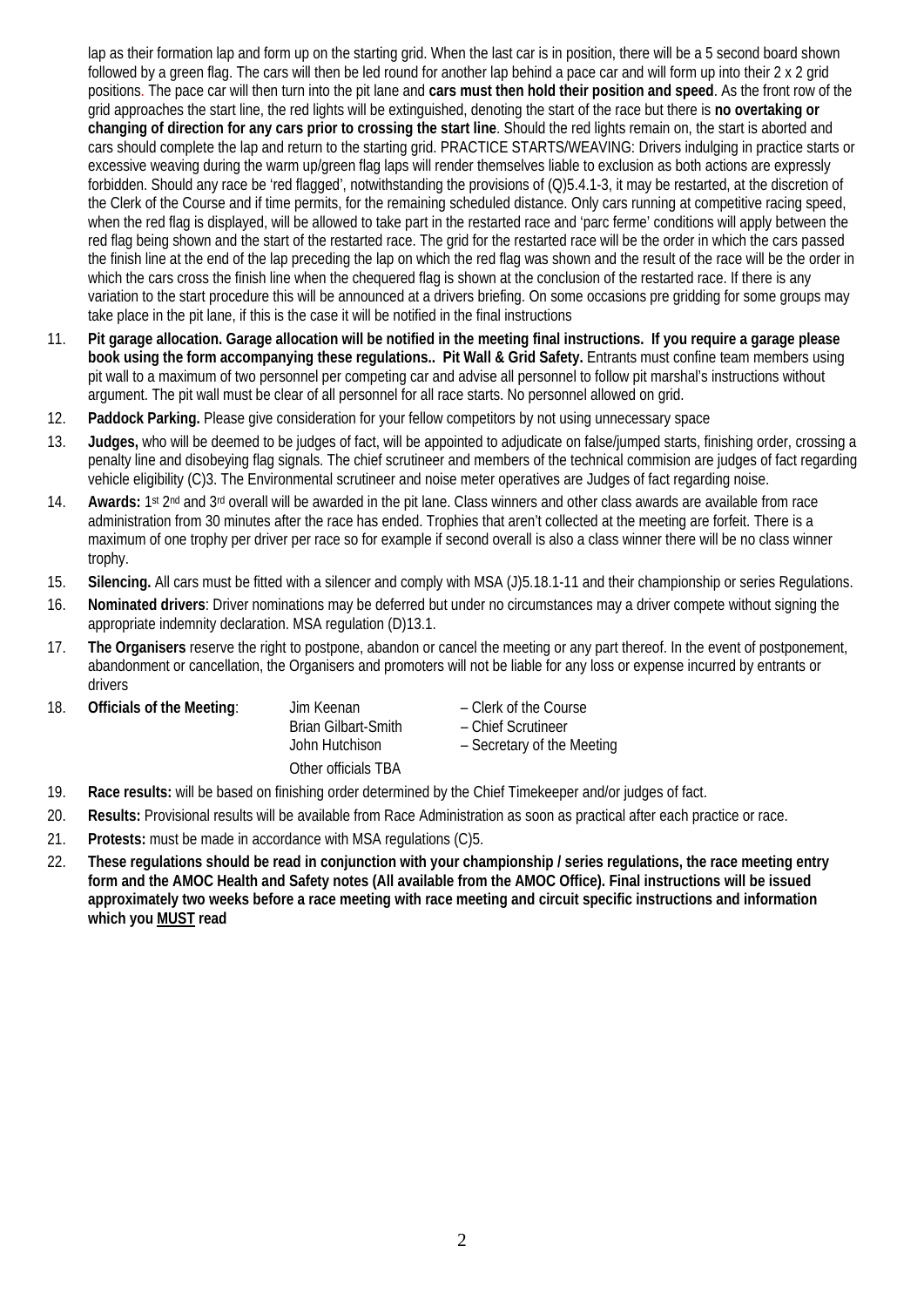**ASTON MARTIN OWNERS CLUB RACING** 

| <b>AMOC Brands Hatch</b>                                   |
|------------------------------------------------------------|
| Race Meeting                                               |
| Saturday 26 <sup>th</sup> June 2010                        |
| <b>ENTRY FORM</b>                                          |
| Entries Open: Friday 30 <sup>th</sup> April                |
| Entries Close: 1700 hrs on Wednesday 15 <sup>th</sup> June |



| Name & Address | Home Telephone             |
|----------------|----------------------------|
|                | Work Telephone             |
|                | Mobile                     |
|                | Fax                        |
|                | MSA Comp Licence Number    |
|                | MSA licence grade          |
|                | Driver under 18 ? YES / NO |

|   | Saturday 26 <sup>th</sup> June 2010                                                    |   |                                                              |
|---|----------------------------------------------------------------------------------------|---|--------------------------------------------------------------|
| A | Aston Martin British GT4 Challenge (90 mins)                                           | F | AMOC 50's Team Race (20 mins)                                |
| B | AMOC Championship (Historic) (20 mins)                                                 | G | Pre War Team Race (15 mins)                                  |
| C | Aston Martin Championship (Classic) (20 mins)                                          | H | Lackford Engineering Austin Healey Championship (30<br>mins) |
| D | AMOC Intermarque Championship® (20 mins)                                               |   | Power Torque Morgan Challenge (20 mins)                      |
| E | <b>Motoring Classics MGCC Thoroughbred Sports car</b><br><b>Championship (20 mins)</b> |   |                                                              |

*NB: This may not be the order in which races will run - see final instructions*

#### **CAR DETAILS**

| Race            | Class: | Car Make: |          | Model: |                    |
|-----------------|--------|-----------|----------|--------|--------------------|
| <b>Entered:</b> |        |           |          |        |                    |
| Engine          |        | Colour:   | Comp No: |        | Year Manufactured: |
| Capacity:       |        |           |          |        |                    |
| Transponder     |        |           | Reg No:  |        |                    |
| Number          |        |           |          |        |                    |

## *Details of person to be informed in the event of a serious accident:*

| This entry form is not valid unless this section is filled in. |  |  |          |
|----------------------------------------------------------------|--|--|----------|
| NAME:                                                          |  |  | ADDRESS: |
|                                                                |  |  |          |
| POST CODE:<br>Telephone:                                       |  |  |          |

*This form should be read in conjunction with the attached Supplementary Regulations issued on 30<sup>th</sup> April 2010*